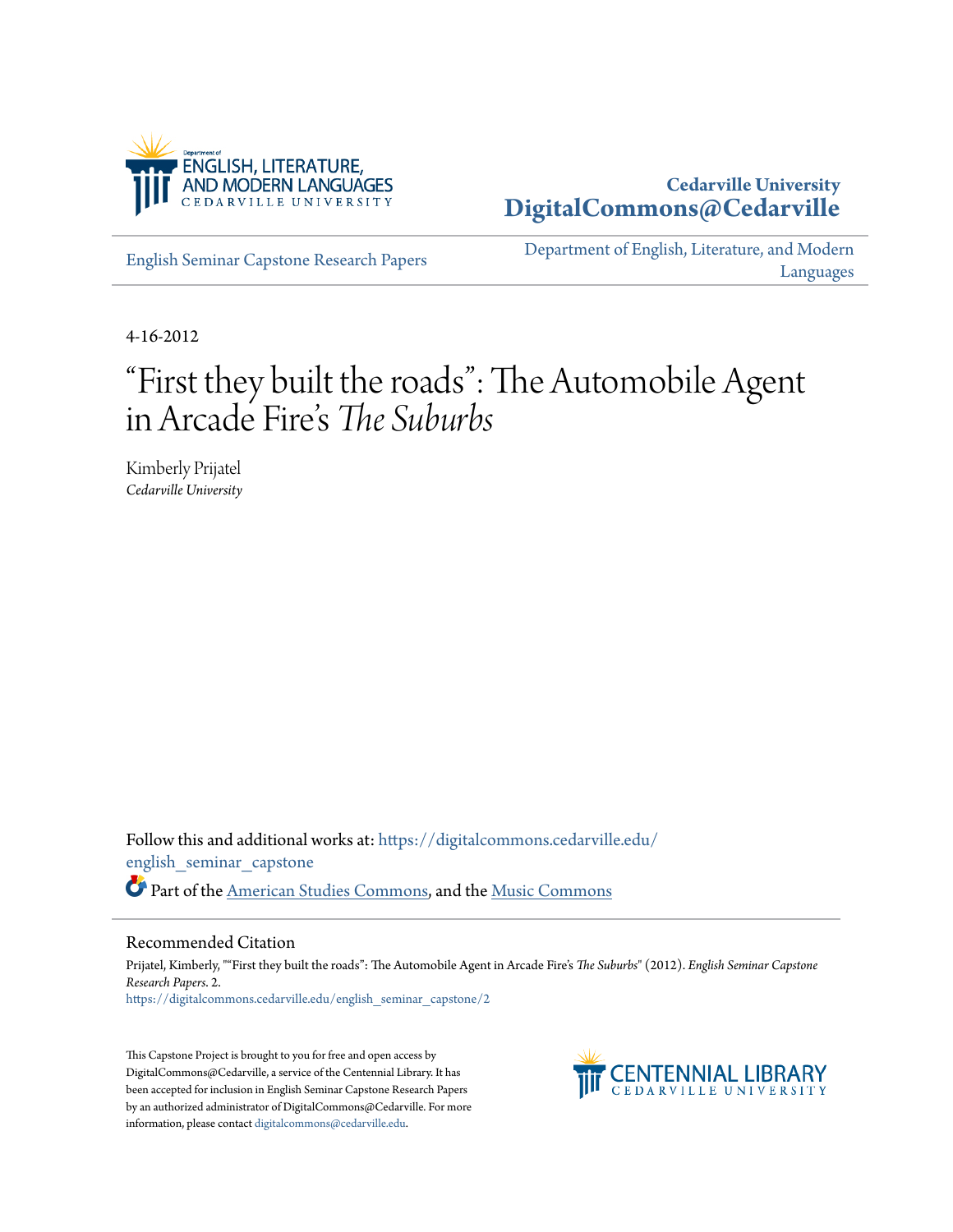Kimberly Prijatel Dr Deardorff Senior Seminar 16 April 2012

"First they built the roads": The Automobile Agent in Arcade Fire's *The Suburbs*

Urban historian Dr. Kenneth Jackson calls the suburbs "the quintessential physical achievement of the United States," an achievement "perhaps more representative of its culture than big cars, tall buildings, or professional football" (*Crabgrass Frontier: The Suburbanization of the United States* 4). Over half of Americans live in the suburbs, and approximately 169 thousand of the United State's 3.79 million square miles is populated by suburban development. Clearly the suburbs are a significant part of American life, as custom to America, they say, as apple pie.

A space so expansive and primary to America indicates its significance in the American discourse. By 'discourse' I do not mean merely a preoccupation with language. Discourse as a category is much broader: it is a question of "what was being said in what was said?" with various relationships, actions, laws, beliefs, and objects. Space functions as a discourse. Like any other discourse, it takes part in a larger conversation. It shapes and is shaped by its relationship to ideologies and power.

The suburbs grew exponentially in the  $20<sup>th</sup>$  century due to several key factors that encouraged individual families and businesses to migrate and expand it. Government policies, like subsidies and tax breaks, persuaded businesses to build new suburban structures rather than fix-up old urban structures (which costed more). The larger supply of available housing property outside the city decreased the cost of living in those communities for individuals looking to move out into the suburb. The Federal Housing Administration made the decreased cost further accessible for purchase through FHA loans after WWII. These loans enabled many Americans to move to the suburbs who normally would have been unable to afford a house in the suburbs.

 The wealthy began their flight to the suburbs from the cities earlier than most Americans in the late  $19<sup>th</sup>$  century, but shifting morals and values encouraged more Americans to move from the 1950s onward. As the move became continually more affordable, the city became an even more concentrated place of business and an environment even more dangeous as the upper classes moved away. The suburbs then functioned as the family space where one could escape the dirty, hostile city. As Kenneth Jackson notes, "Family came to be a personal bastion against society, a place of refuge, free from outside control," with "the emerging values of domesticity, privacy, and isolation reach[ing] fullest development in the United States.(47-8). Through the suburb/city and public/private binary, the suburbs came to provide an illusion of insulated space in which people were safe to cultivate a family free from the possible threats one might encounter in the larger world.

 The most important factor to suburban expansion--the factor and its influence which will be the primary focus of this paper--is the advent of sufficient self-transport in the late 19th early 20th centuries. Self-transport revolutionized the way people lived because for the first time in history, people were able to live apart from their workplace (Jackson 4-5). Timely transportation methods meant Americans could occupy multiple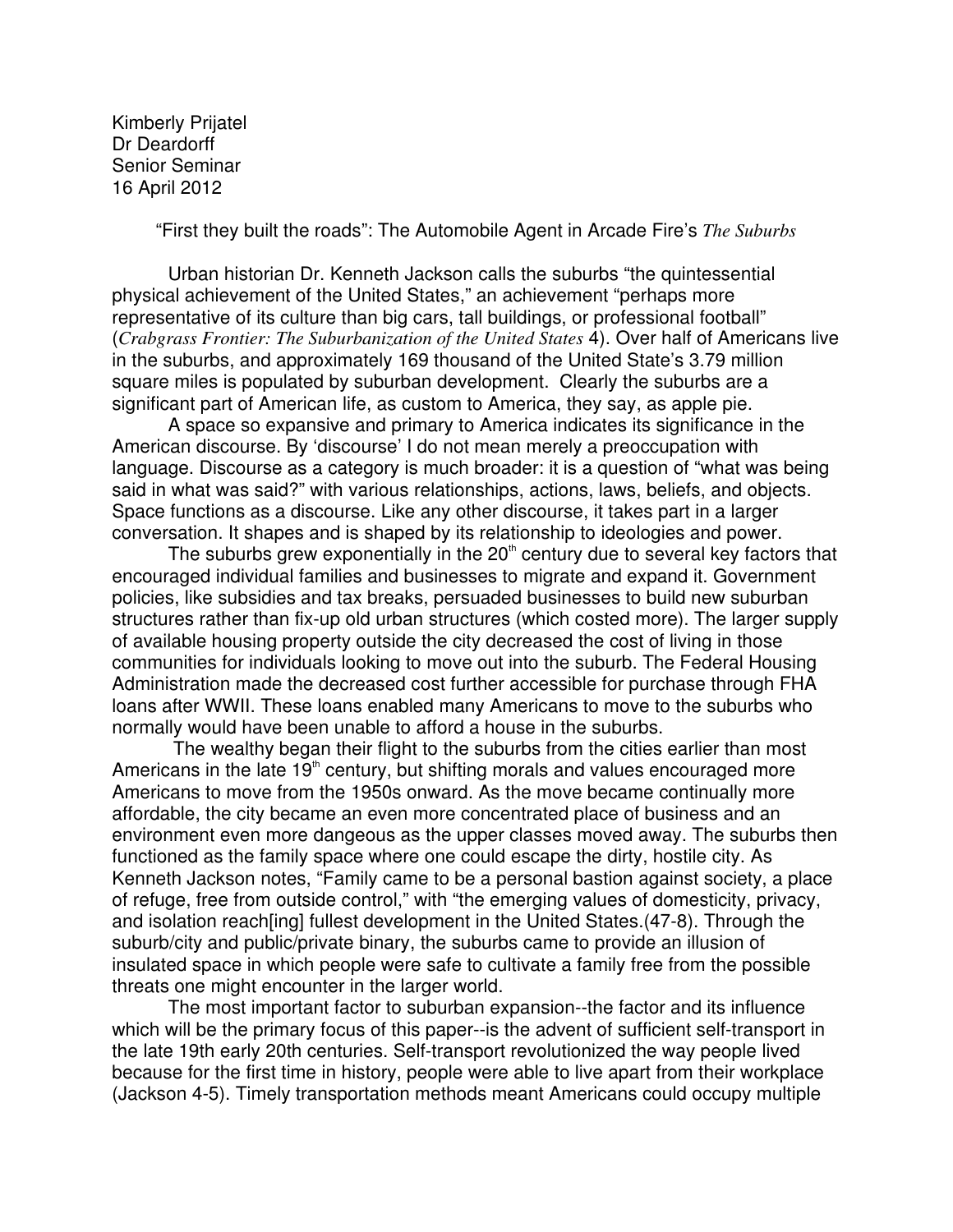spaces and effectively delineate roles and meanings to various, different spaces. Invariably, this meant that one's identity was no longer rooted to a specific context. Instead, one could perceive their identity as a traveling agent.

### *Democracy and Suburban Identity*

 When the suburbs gained critical mass in the post-WWII era, they came to represent a re-invented, better-than-ever America (ix). In his book *When America Became Suburban*, Robert A. Beauregard conflates American democracy with the suburban lifestyle and consumerism. Due to the fact that consumer choice became an expression of democratic identity, the suburban and therefore automobile identity became the dominate, proper American identity.

 Beauregard states that vital link between American democracy, consumerism and suburbanization blossomed during the "ideological contest" known as the Cold War (x). It was then that true power of the American democratic message was "derived from a conflation of freedom and democracy with consumption and lifestyles." Individualism had always been an important part of the American identity from the Declaration of Independence to Emerson's "Self Reliance." Even Alexis de Tocqueville observed that Americans had "propensity to think of themselves as 'standing alone,' owning nothing to ancestors or contemproaries" on a trip from France (Sielel 19).

 In the 20th century, American individualism emphasized one's ownership as means of expression. Possessive individualism, or individualism which "posits the individual as 'essentially the proprietor of his own person or capacities, owing nothing to society for them," argued that the extent to which one is seen as the owner of their faculties and property indiciates the magnitude of their liberty; one's ability to own expressed one's freedom--which inevitably results in the idea that the more one owns, the more freedom he has (Sielel 14).

 If the (reductionistic) portrait of Communism emphasized latitudinal over longitudinal wealth, American democracy proves the merits of individual rights (and ownership) over social rights, or longitudinal rather than latitudinal measures of success. The availability of products and the freedom to purchase whatever products one pleased touts the superiority of capitalist democracy over communist dictatorship. When one emulates domestic prosperity through ownership (which includes homeownership and car ownership), one emulates American nationalism and democracy.

#### *Democracy and Space*

 In *Eviction: Art and Spatial Politics,* Rosalyn Duetsche argues that despite the fact that we live a democratic American society where we believe we are free to express ourselves through ownership, governmental and quasi-governmental structures function as aristocrats who dictate how we live. Duetsche traces the origins of democracy back to the democratic revolutionaries who challenged monarchical governments and their absolutism. Once democratic revolutionares overthrew these powers, monarchies could no longer legitimize themselves by appealing to divine right or primogeniture (273). The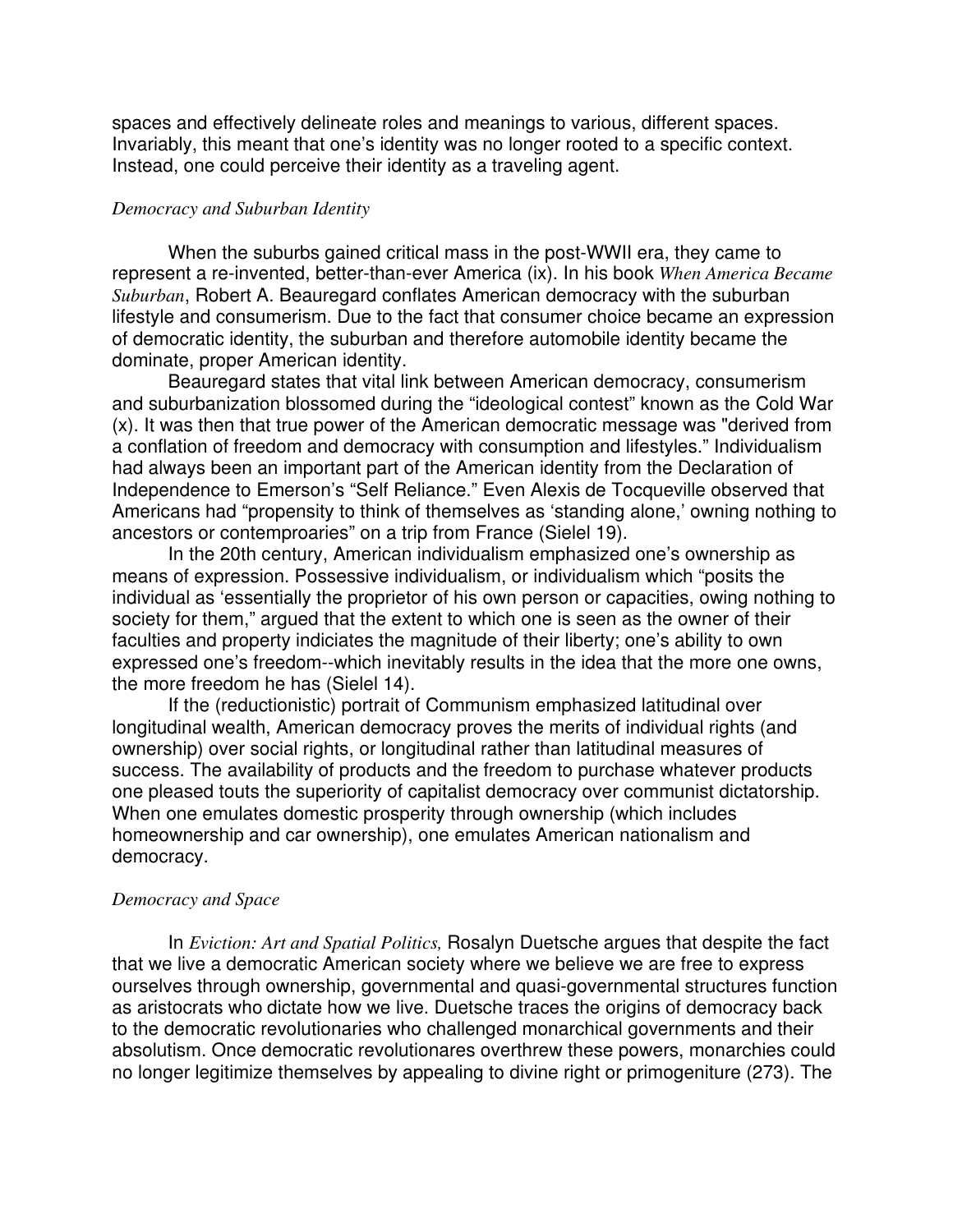public adopted the idea that socio-political power resides within individuals and that individuals themselves could ratiocinate without monarchical aid.

 This democratic culture created in the absence of monarchical rule is a culture of uncertainty. Without an authoritarian structure to which one could appeal for sociopolitical truth, invididuals can equally express themselves with equal un/certainty. Therefore, true democracy persists on dislocation, conflict, and antagonisms that question continually reigning powers and social order (276). The hallmark of democracy, says Lefort, is the disappearance of certainty about the foundations of social life" (272).

 Duetsche, following in the tradtion of Hannah Atdent perceives public space and social presentation as a key place where democratic conflict manifests. Arendt notes that throughout history, societies that strove for democratic society rested on the presence of others. Freedom itself "needed, therefore, a place where people could come together—the agora, the market-place, or the polis, the political space proper" (31) In other words, 'one's expression must appear publicly, must be observed and refereed, in order to qualify as significant; to be significant, an idea must be *socially* significant.

 The public space, or the place where one can be seen, becomes a discourse over which the elite, or those who control a disproportionally advantageous amount of wealth and power, gain the social control. The elite do not want this "excess of democracy" where people are free to question and revolutionize social and political order with equal certitude. If people have the opportunity to challenge discourse and societal structures without limits and boundaries, it means the public will challenge the power and resources of the elite (277). The elite structures--government entities, corporations, etc--can provide some sense of boundaries by limiting social representation via space. On this model, Governmental or quasi-governmental entities determine some use of space is "self-evident and uniformly beneficial" for the public and appropriate that space, or give the social space "a 'proper,' hence incontestable, meaning." When that space is imbued with an absolute meaning, it "clos[es] down public space." Laws, regulations and ordinances prevent an invidual from acting in the space freely.

 The creation of "public space" intended for the public channels antagonism into categories of "the people" or those who wish to affirm the proper meaning of that space, and those who question this public space—essentially, the homeless. In her book Duetsche is discussing the literal homeless in a public space, but the characterization of homeless can also apply to any people who subvert or question the dominant, conventional values of public space. If Duetsche is right, the public will defend the assigned definition of the public space and criticize anyone who goes against that definition of space. The homeless figure represents disorder, unrest, and conflict, all of which are considered negative in the face of the public good. The public space defines a public who enjoys it, and the homeless figure disrupts an "organic unity" from the outside, thereby becoming "a positive embodiment of the element that prevents society from achieving closure" (286). In the case of the suburbs, for instance, the homeless figure is one who perhaps does not affirm all suburban values of consumerism, does not define democracy this way. Overall, the homeless person is an acceptable scape goat to the society, essentially the cause for any flaw with the system (instead of the system itself).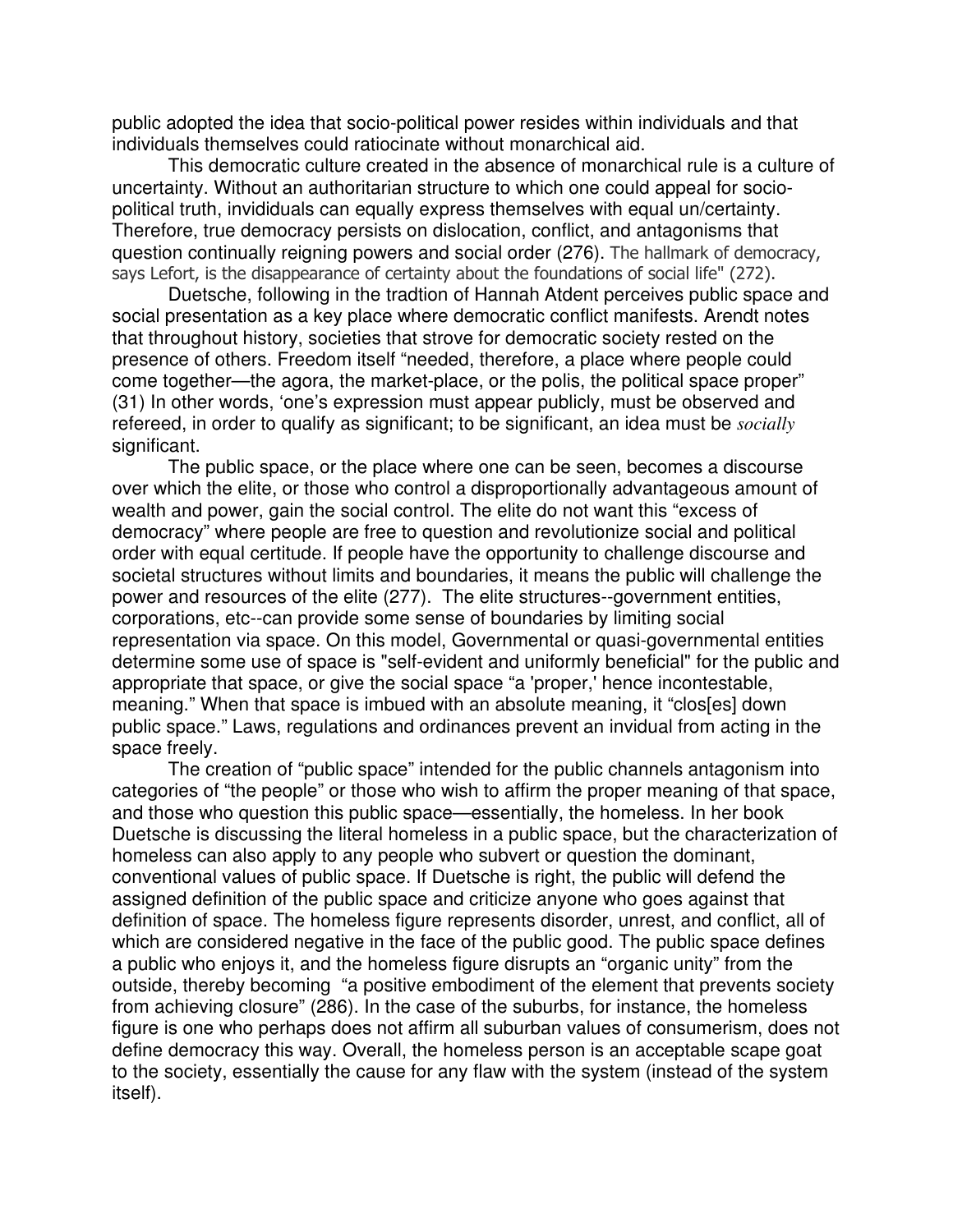### *The Ideology of Self-Transport: Automobility*

 Jackson claims that the suburbs are the 'quintessential physical achievement of the United States' and his assertion is undoubtedly true. But Jackson's analysis suggests a primacy of the American suburb, a belief that suburb functions as philosophical base, and around which, only after, discourse flows. Jackson's analysis does not, however, demonstrate how the suburbs stem from discourse. The American automobile (and its various iterations, such as the open, free American Highway) perhaps symbolizes a discourse that is coextensive, or that perhaps even predates the suburbs. Only by analyzing this metaphorical image can one fully comprehend the significance of Jackson's critical work.

 Automobility as a field of study is at its root the ideology of self-transportation, or the system of values and ideas formed by one's ability to move one's self freely and efficiently over a vast range of spaces and contexts through the automobile.

 This ideology, or worldview is labeled distinctly American (although the automobilized worldview is not limited to Americans). Seiler contends it is thoroughly American "to claim automobility as one's habitat and habitus" (8). Automobility's natural home would be a place in which 160, 955 miles of government-sponsored transcontinental Insterstate Highway System fuels and facilitates a citizen's self-transport from work, to home, to leisure, etc. all across the country. It would be a place in which 90% of its citizen live within 5 miles of the IHS. And it would be a place that continues to construct new roads, to the point where the vast IHS takes up only a small percentage of the nation's 4 million miles of road.

 The American people, the residents of this automobile country, depend on the motor vehicle with equal gravity. Accoding to the national atlas, transportation accounts for 19 percent of spending by the average household in America - as much as for food and health care combined - and is second only to housing costs. In his essay "The Crisis in American Walking," Tom Vanderbilt notes that Americans walk the least out of any industrialized nation. Walking has instead become a lost mode, "perceived as not a legitimate way to travel but a necessary adjunct to one's car journey, a hobby, or something that people without cars—those pitiable 'vulnerable road users,' as they are called with charitable condescension—do." The American driving habitus is so pronounced that walker has become essentially marginalized, or Vanderbuilt calls her, a participant in "an almost hidden narrative running beneath the main vehicular text" of America.

 Vanderbuilt's choice to phrase the walking/automobile relationship in terms of a narrative text testifies to the fact that the vehicle and its relationship to space can be considered a (dominant) discourse of movement. Cotton Sieler would agree with Vanderbuilt's assessment, and would even go so far as to argue that non-participation in the automobile system is considered 'un-American' (*Republic Of Drivers: A Cultural History Of Automobility In America* 6)**.** 

 If a "public space" is the space where individuals see and are seen by others as they engage in public affairs, the most predominant form of public space designated by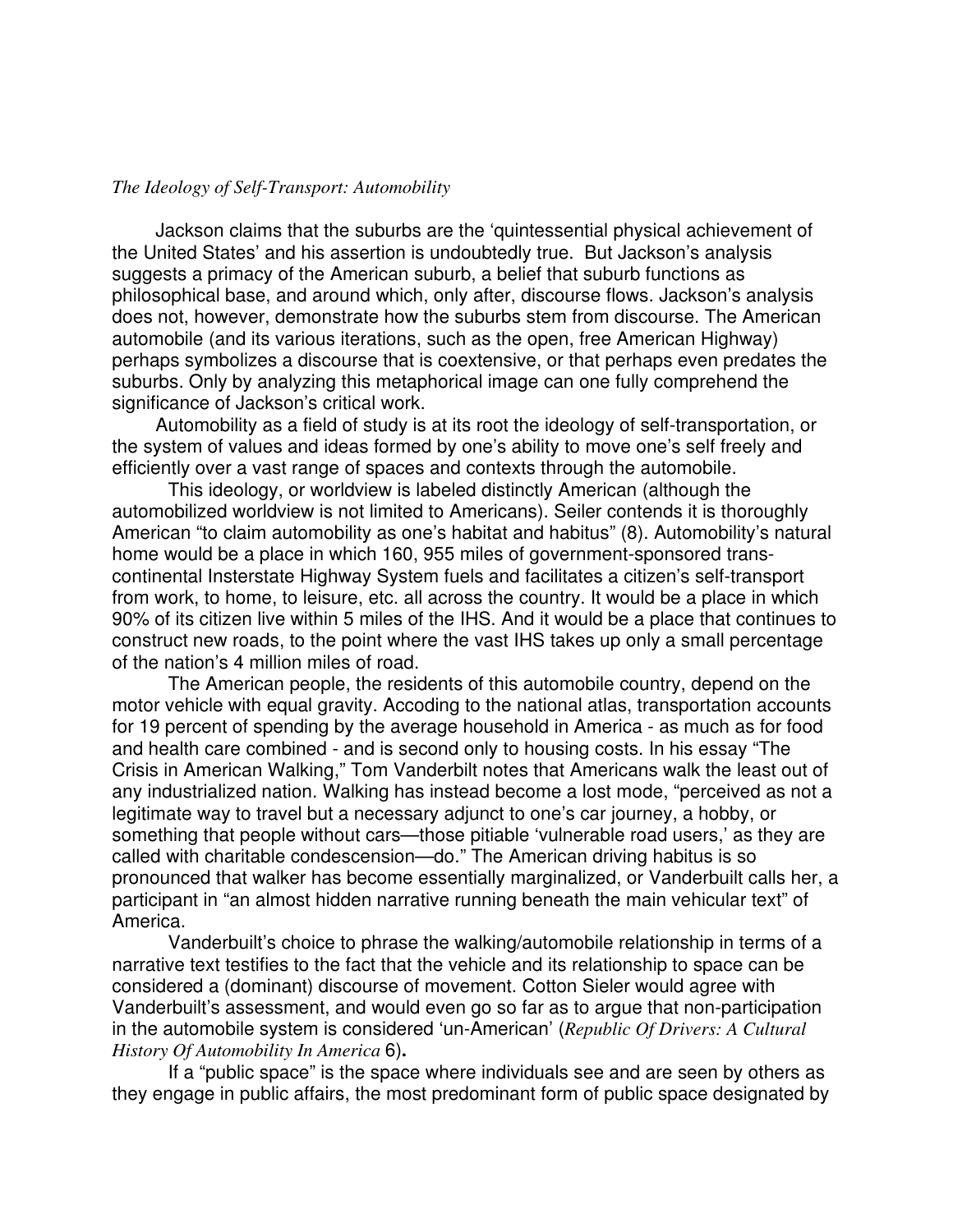the government--the one created and designed for the public good--is the road and the Interstate Highway System, or as it is refered by the US Department of Transportation, "the Greatest Public Works Project in History." The point at which the government commissions road and highway care, funds bailouts to automotive companies and initiates research and development on alternative sources of energy for fuel in order to uphold the automobile, non-participation in the automotive system could be considered non-cooperative at least and a threat to democracy at worst.

 Arcade Fire's album *The Suburbs* shows the manifestation of automobility through the various speaker's increasingly insular scope of self-expression and sense of freedom and space. By narrowing one's sense of space, the automobile becomes the only mechnism through which the American suburbanite can self-express, but the car and the road function as a simulacrum for freedom and escape, proving that true societal rebellion is unachieveable, and rejected, even if it is attemptable.

Space becomes reduced to its driveability.

Harmful to the democratic discourse envisioned by Lefort and others

## *The Suburbs*

 "In the suburbs I/ I learned to drive" opens the speaker in the album's first song "The Suburbs I" (ll.1-2). By opening the album with these first few lines, the Suburbs speaker already establishes automobility's significance. It is in these introductory lines that the speaker fuses two facts: (1) that he grew up in the suburbs and (2) that it was there where he learned how to drive. The line is repeated in the song "Suburban War" and functions to signify that driving is not only an embedded into life in the suburbs, but that attaining a driver's license is an important part of an invidual's life: a significant step toward maturation. The significant changes in The Suburbs Man's identity and relationship to others coincides with his adolescence, or this period in which he learns to drive.

 The Suburb man first presents the suburbs as an insular world where the only wars that could exist take place are between "your part of town against mine" and where he sees his former friends "standing on the opposite shore" (ll.7-8). The exaggerated geographical space between the two groups demonstrates the scale by which the speaker views himself and the other suburban kids: they have their own suburban world insulated from the macropolitical world.

 As the song progresses, however, one observes the way the narrow, insular scope of the suburbs narrows even further. At first the Suburb man and all his friends were all kids "screamin and running through the yard" together and next divided on opposite shores, growing increasingly fragmented from one another as they embark on their own trajectories. As the Suburb speaker becomes an adult, his friends disappear into his memory and he shifts from dividing his part of town against another to dividing the 'home' space between others and himself. He feels so fragmented from the community that he no longer refers to a present we, or even another person. He only repeats "sometimes I can't believe it/I'm moving past the feeling" indicating that he now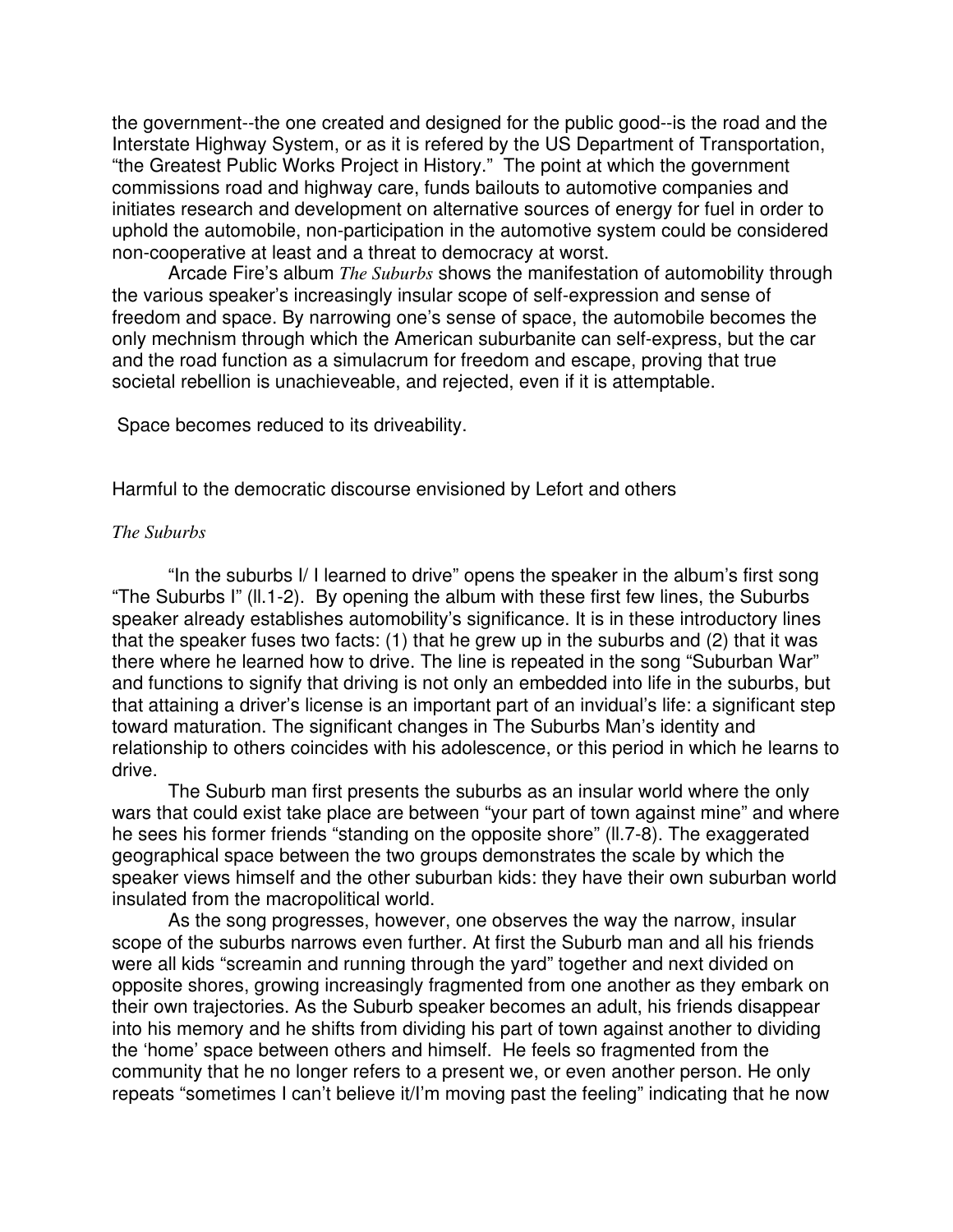feels numb, or that his problem is something for which his only coping mechanism is movement.

 The first song sets the paradigm: the speakers throughout the album tend to see themselves as separate and alien from their surrounding, a product of the suburb and the automobile's narrowing scope. As time goes on and the speakers preside over more expansive space than 'the yard,' the suburbanites are only fragmented from other lasting relationships.

 As the spatial insularity becomes increasingly smaller, the metaphor of the car symbolizes one's insulated womb, where one is shielded from the world. In the angsty teenage mind of "Suburban War," the car is the safe place to which one can go to be alone. The Suburban War boy implores someone to go for a drive with him just to see the town, stating "There's nothing to do/But I'll unwind when I'm with you" (11.3-4). Sielel states that the reason cars are able to provide a safe space is that "Cars express, and assure of, belonging, of being part and having a place." Outside of the car, the boy feels alienated, inside he finds a safe space where he is free to express the fact that he misses his old friend and 'searches for him in every passing car' (ll. 23-24).

 The song ends with the Suburban War boy unable to cope with the fact that "they keep erasing all the streets we grew up in" and that his friends are dividing into smaller groups growing more alienated from one another (l. 33). Ignorant of any alternative, he decides to 'choose a side' and fall into the angry, angsty, isolated narrative around him (ll. 23). He finishes the song with the cry "all my old friends, they don't know me now/ all my old friends/Wait" (ll.48-49). This cry suggests that shielded in his only safe space, the speaker has decided to accept the shrinking intimacy between him and other people and put on a brave face to the world. The claim that his old friends now, "wait" in a song with war imagery conveys the severity of the distance between other individuals and himself; it is a severity almost violent.

 A similar (albeit less angsty) view of others appears in "Modern Man" as the speaker "waits in line" with the fragmented individuals around him. His 'waiting in line for a number' suggests a commute to the city where he generates income to bring home to his house in the suburbs. Throughout the song, the Modern Man speaker only sees others in terms of how they function in the public sphere, the rest of the time he is alienated from them. Although he is among a group of people "waiting in line," he does not believe that they are in a predicament similar to him, or that they are capable of talking to one another: he believes "the people behind" him "can't understand" him, even though they share the same line.

 The line becomes a very real symbol for the automobile agent. Architects design roads to prevent contact and traffic spatially isolates people. In the Modern Man's vehicular life, he maintains distance to protect himself from others; he navigates similar routes but avoids collisions. It appears that 'waiting in line' also suggests that the Modern Man speaker perceives others as obstacles to his time, effort, participation in the public sphere, etc; they cannot understand how he feels, they only impede his 'getting ahead.'

 The vehicular life not only influences one's relationships with others, it also influences one's relationship to space. Jorg Beckmann claims "Automobilisation entails a human being using an automobile to explore space, [which] suggests that its 'what one can do with the automobile as a vehicle,' ie- 'where one can go and what one is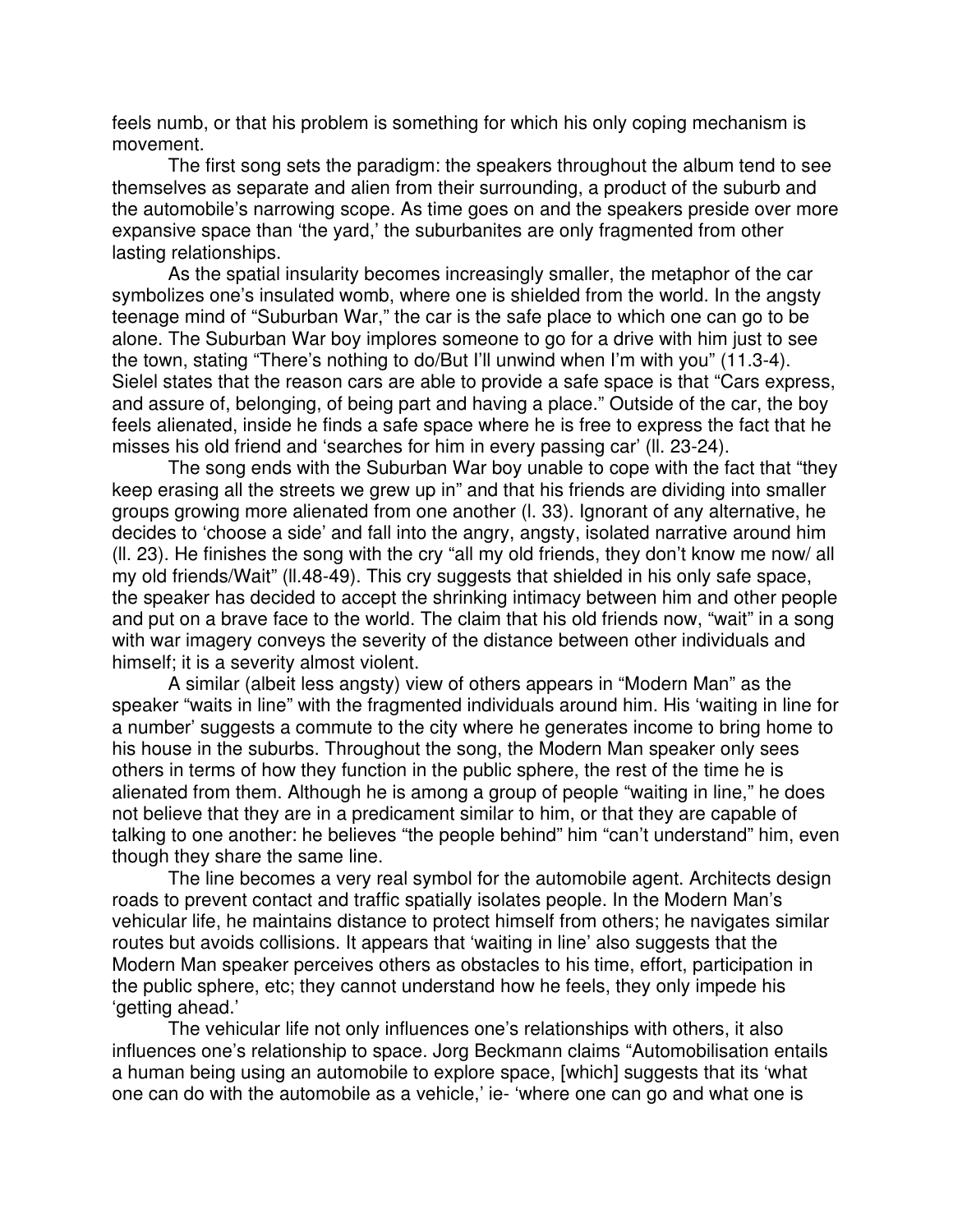able to do when it gets there" (*Social Change and Sustainable Transport* 101). This sort of view reduces space to its utility value, its drivablity the gaze is fixated on the road and any space that is not drivable is not significant.

 In "Modern Man," space is merely consolidated to the road and the line, which evinces the idea the very image of the road casues its subjects, its drivers, to perceive and engage nature not in its inherently multivalent sense, but rather through a new type of singularity, if at all. "Wasted Hours" reflects the same attitude--the kids in which the way the kids spend their time is directly related to how space has been carved up around them. The speaker states "First they built the road, then they built the town/ That's why we're still driving around and around/ And all we see are kids in buses longing to be free." Here the speaker notes that the town is framed, even trapped by the road, and that the only thing they can do is waste hours walking around the same paved paths. All the images in this song, whether "kids in buses" or the "endless suburbs stretched out thin and dead" center around the roads. The speaker correctly observes that the self-transport ideology, or the roads, is more foundational to the suburban fabric than is the actual suburban community, or the town.

 The speaker similarly notes the significance of the road over the city in "We Used to Wait." The downtown area of a city should function as the social epicenter but instead, The We Used to Wait speaker calls the downtown a "wilderness," a place abandoned or uncultivated. In contrast, the speaker and his friends "spent hours just walking around," indicating that car and the road are prioritized yet again. He notes that the significance of the road over the town is purposeful: they have nowhere else to go besides designed, designated places.

 Trapped in their strictly confined lives, people throughout the album fixate on the car as a tool of freedom. In "Wasted Hours" for instance, the speaker watches "kids on the buses longing to be free," or wanting to embark on their own trajectory on the open road outside of the congested bus. Dissatisfied with his current lifestyle and friend group, the "Ready to Start" speaker repeats over and over that "my mind is open wide/Now I'm ready to start," a phrase which connotes turning the keys in the ignition and driving toward a new path on the open road (ll. 14-15).

 Mark Simpson suggests that the reason Americans yearn for mobility is that mobility ensures the inhabitants of their representability as free American subjects. The very ease and impulse with which one can move is what Atkinson calls a key characteristic of automobility: "'Just do it!' is central to the postmodern mentality and the car facilitates us actually, in practice to do it towards whatever is the destination of this particular journey but sealed off from the social world outside" (4). The world becomes a background to the intimate interior foreground inside the car where the subject is the center and anytime life feels claustrophobic or meaningless in the insular town, one can hop into the car to escape.

 Unfortunately, as the album shows, the car merely functions as a simulacrum for freedom. A simulacrum, according to Jean Baudrillard, is an image intended to simulate something in reality that inevitably replaces that reality. The image replaces the original in four steps. First: the simulacrum reflects basic reality, or for instance, an object like the car reflects one's ability to move freely. Second, it masks and perverts the basic reality, or the object obscures the the relationship--the car is equated with free movement instead of just reflecting it. Soon the simulacrum replaces reality, masking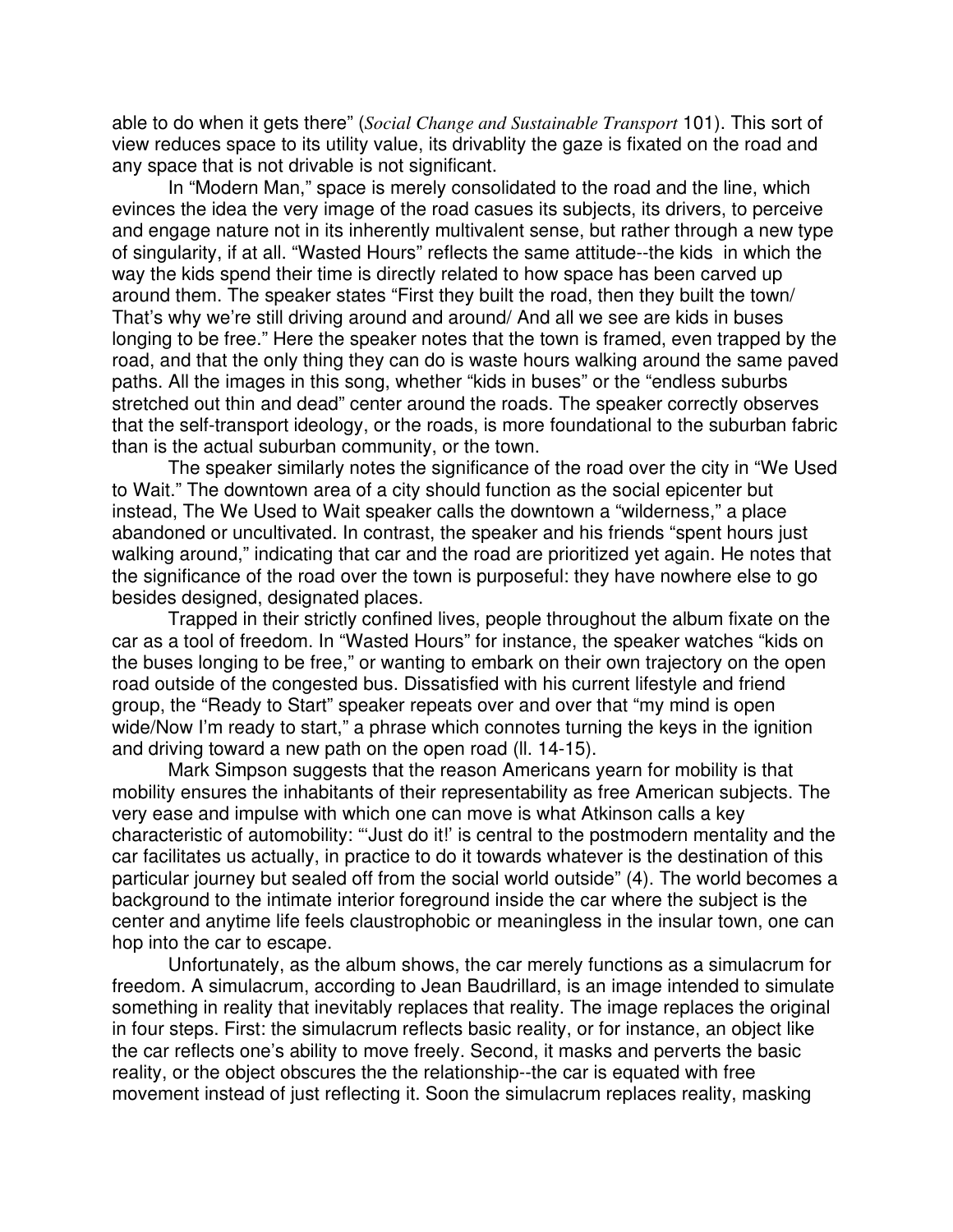the absence of the Real thing, or the car becomes the only way an individual can move. Finally, the image becomes its own end or simulacra, bearing no relation or root in reality whatsoever, just merely functiong as an end in itself (one drives the car to understand what 'free movement' is). This process is driven by consumerism and technology, which generate these new simulacra for economic profit. Over time, specifically through a capitalist impulse, one equates her autonomy with her ability to own and consume property. Baudrillard states that this hyperreality is "[the] perfect descriptive machine which provides all the signs of the real and short-circuits all its vicissitudes" because it forgoes the difficult/complex/bad parts of the Real for entertainment/commodification purposes and exploits good feelings and ideals for profit. Those who market the simulacrum streamline the process in order to maximize capital gain.

 As per the nature of simulacrum, the automobile masks and eventually replaces freedom in the album. True freedom as conceptualized by Lefort, Duetsche and Arendt lies in the individual's ability to permit conflict, dislocation and social re-order as part of the social system. As Americans utilize the automobile in their pursuit of the Real through simulacra, (which is itself a simulation), the very act of chasing becomes the only way she can express herself.

 What the album makes inescapably clear is that a truly automobile agent does not exist. In "Half Light II," for instance, the speaker strives to escape from the dominante (oppressive values) and fails to do so. The song begins with the speaker unsure what to do "now that San Francisco's gone" (l. 1). San Francisco functions as the symbol (or as Joan Didion called it, the Bethlehem) for the revolution of the 1960s, where the Hippies could gather to protest the spiritually vacuous, insular society obsessed with prosperity/appearance and discover new centers of meaning.

 Unfortunately, the speaker in "Half Light II" states this place is 'gone,' and his only option is to "pack it in" and "head back East" (ll. 2-5). The spiritually vacuous society remains undefeated and without another option in front of him, he chooses to travel to the next frontier, the justification being "even in the half light/we can see that something's gotta give" (ll. 6-7). Or in other words, something somewhere must offer what they've been looking for, as long as they keep looking. This statement certainly falls in line with Baudrillard's procession of simulacra, which claims that the consumer has no place to turn in a hypperreal reality, and will continually cast off and on new simulations to try to fulfill that void.

 The speaker is uprooted once more "when...the markets crash," and then returns West (II. 9, 14). He continues to search for a place to call home, recognizing at the end of the song that he is trapped in a system which does not "give" anything. He prays to God that he, the speaker, will not live to see "The death of everything that's wild" and yet the song ends with him "in the town where I was born" repeating "One day they will see it's long gone" (ll. 23-29). Despite the speaker's attempt to chart new meaningful territory, he realizes the territory has already been charted, the landscape tamed, and that all the roads merely lead him back to the same place he started.

 In "Empty Room," the speaker buys into the same logic of escape. In the song she claims someone once important to her, perhaps her husband, has fallen into the the role of a passive consumer. He was once "burning" and passionate but now he's "black and grey" (l. 9). She tries to avoid the same trajectory and turns to the car. She states,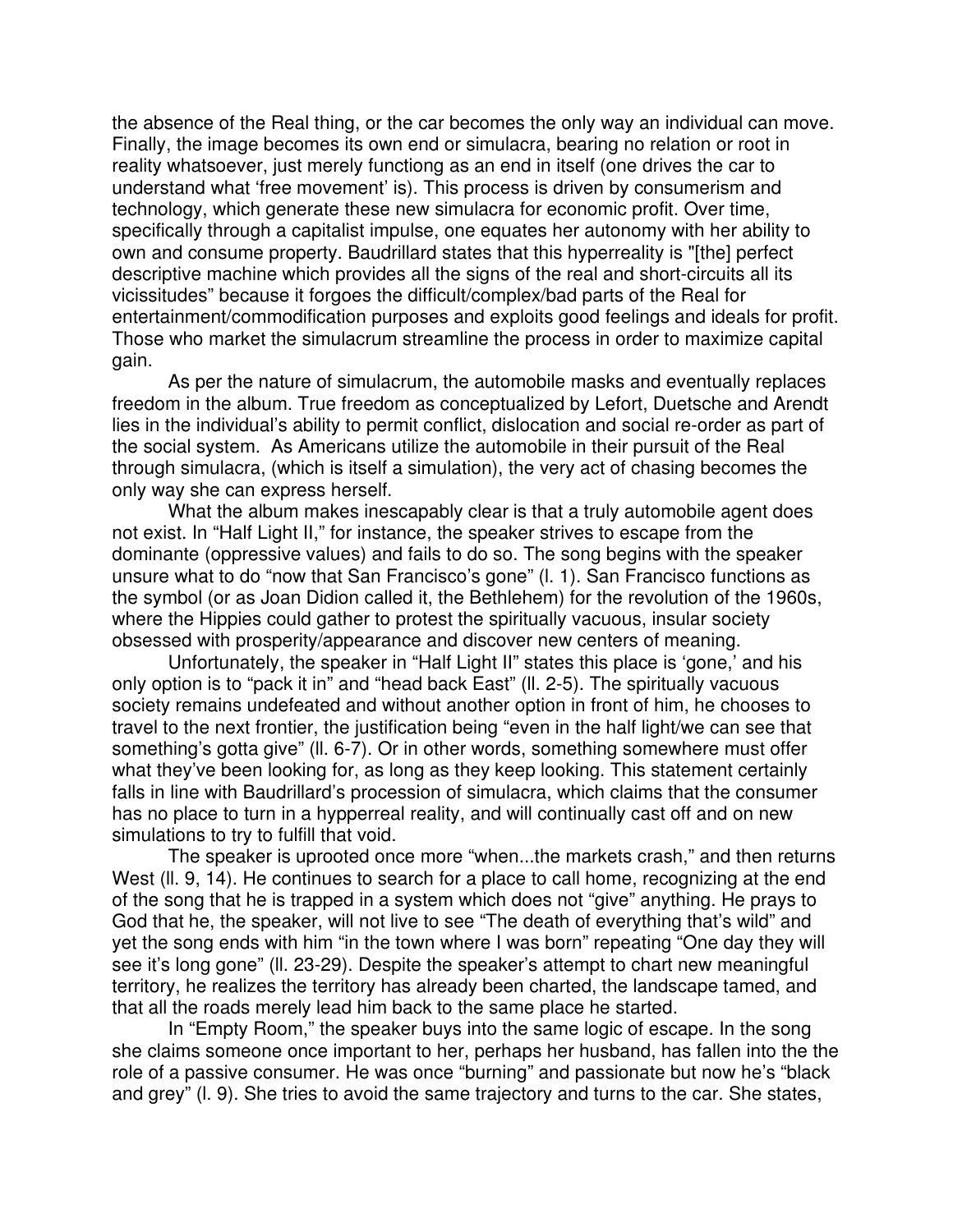When I'm by myself I can be myself And my life is coming But I don't know when

 The second half of her statement questions the first: supposedly, when she is by herself in her own space, she can finally be herself, or exercise her agency. Since the car is the primary location of personal space, the listener imagines her shutting the door in her car, facing forward and thinking "Now What?" Supposedly, now that she has this solitary space and should find some new avenue of freedom that evades the same complacency yet the song ends with her still waiting for it.

 Similarly, in "Modern Man the speaker may recognize his discontent with his circumstances, but he can never do anything about it. He compares his life to "a record that's skipping," or a series of events that only repeat themselves, certaintly not the image of freedom (l. \_\_). He can only repeat that his entrapment "makes [him] feel like—" without filling in the blank, but he recognizes that it makes him feel "like something don't feel right." It may make him feel "like a number" but he has no mode of escape; his only forseeable option is to "erase the number of a modern man" (l.

 In "The 'Mobility View' of the Danish Automobile Club FDM" Beckmann follows the advertisements of Danish cars to observe "the human being is gradually bracketed out of the representations of automobilization." When car advertisements first debued, the cars were often depicted on scenic country roads with happy couples and families in the seats. Between the 1960s and 1970s, he notes that the advertisements change: "humans and automobiles somehow merge[d] together to form an 'automotive unit'" in which people were no longer depicted driving the car in scenery (102). By the 1980s and 90s, the driver was removed from the picture all together. Read through the lens of simulacra, these advertisements show the car comes to replace the driver fully. This is of primary concern to Eco in *Travels in Hypperreality* in which he describes the "paradox of freedom." The paradox of freedom is the point at which an individual accepts an open-market economy's simulacra as true (in the case of the car, that it represents freedom) and she deludes herself into believing she is free in this truth to create identity and philosophy, when, on the contrary, she is a prisoner to the simulacra which has no meaning beyond itself, although it may appear to symbolize something greater. The consumer under the paradox of freedom is totally passive, and "must agree to behave like robots" (48).

 In the case of the car, this shift to a totally passive consumer is represented by the song "Deep Blue." In "Deep Blue" the speaker discusses technology/human identity replacement through the infamous chess match between Garry Kasparov and IBM supercomputer Deep Blue. The chess match was signifcant because it was the first time a computer won a match against a world chessmaster, symbolizing the supremacy of technology over humanity.

 The speaker reminiscenes about when he was "a child," or young, naive and hopeful, and he heard a song from a passing car "And prayed to a dying star" (ll. 7-8). The Deep Blue man alludes to the faith he invested in the car as a child as a means of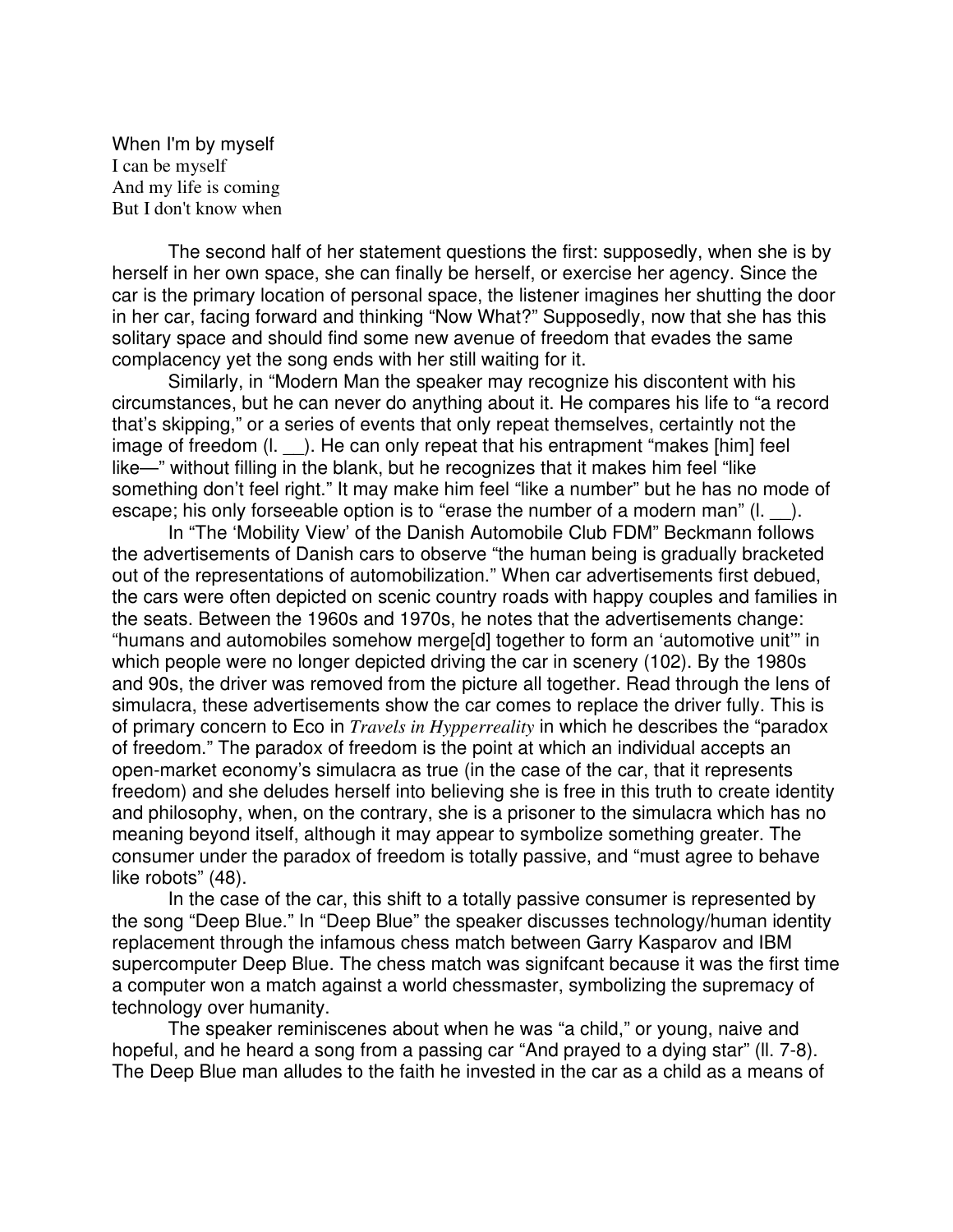escape from "feeling barely alive." He claims that prayer merely went out to a "dying star" or a simulation that offered transient hope and inevitably faded out.

 Like the star that faded out, the speaker believes that the natural world is fading out to be replaced by the artificial world. He states "The show is over so take a bow/ We're living in the shadows" (II. ). "The shadows" is a perfect image for simulacra. The speaker realizes that human identity is becoming further and further replaced by the simulation of humanity and life through technology. His realization coincides with the automobile culture where "object[s] displace human beings as relationships partners and embedding environments, or that they increasingly mediate human relationships" (Black, Nijkamp 105). The speaker implores another person to "put the cellphone down for a while," along with her laptop and try to listen for something "breathing" instead. Unfortunately technology's momentum is too strong. The speaker ends the song states "In the night there is something wild...I feel it, it's leaving me" or that he is losing grip on what is left of reality and falling into complacency.

#### *Rebellion and the Attempts to Subvert the Automobilized System*

Many throughout the album attempt to subvert and rebel against their confines rather than abide by the traditional values. Speakers like the men in "Ready to Start" and "Modern Man" have followed the correct trajectory, although it leaves them dissatisfied. Others, like the kids in "Rococo" and Sprawl II," wish to rebel, yet do so poorly becuase they abide by the same patterns of rebellion as those who conform. They cannot re-imagine new avenues of rebellion, outside of simulacra and the automobile.

 The first way the album establishes this is by characterizing the "rebellious kids" as imageobsessed. In "Rococo" where the "modern" kids go downtown to listen to the underground bands, the Rococo speaker demonstrates that they are more concerned about constructing new images, preferences and individuality through consumer items than about actual ideas specifically in this song, through music. The Rococo speaker claims the modern kids "build it up just to burn it back down," or affirm a certain trend as cool just to arbitrarily dismiss it later once it has become popular. Although they try to "seem wild," philosophize and "great big words that they don't understand," the Rococo speaker states "they are so tame," and that "they will eat right out of your hand" (ll. \_\_, 3). In an interview with Ryan Dombal of Pitchfork magazine, Butler states that the luxurious Rococo era was "the most opulent time in French history, and the darkest shit was going on in Haiti at the same time. There are these images of French aristocrats with big collars and big hair in the jungle in Haiti trying to do their tea parties with flies buzzing around." To call the song Rococo is to compare that time period with our current era--one that values consumerism and image all the while embedded in a context that is destructive and wasteful.

 The same sentiment occurs in "Suburban War." Although the speaker uses serious and striking imagery of war to discuss the divides between different cliques, the divides between 'tribes' really come down to arbitrary product choice and image. Either one 'grows his hair' or 'cuts his hair' to redefine himself. It is "the music [which] divides/us into tribes," or essentially, a product choice and image that carves up social space. The speaker, who describes his town as one "built to change...[w]here all the streets get rearranged" sets an apt backdrop to demonstrate the temporality of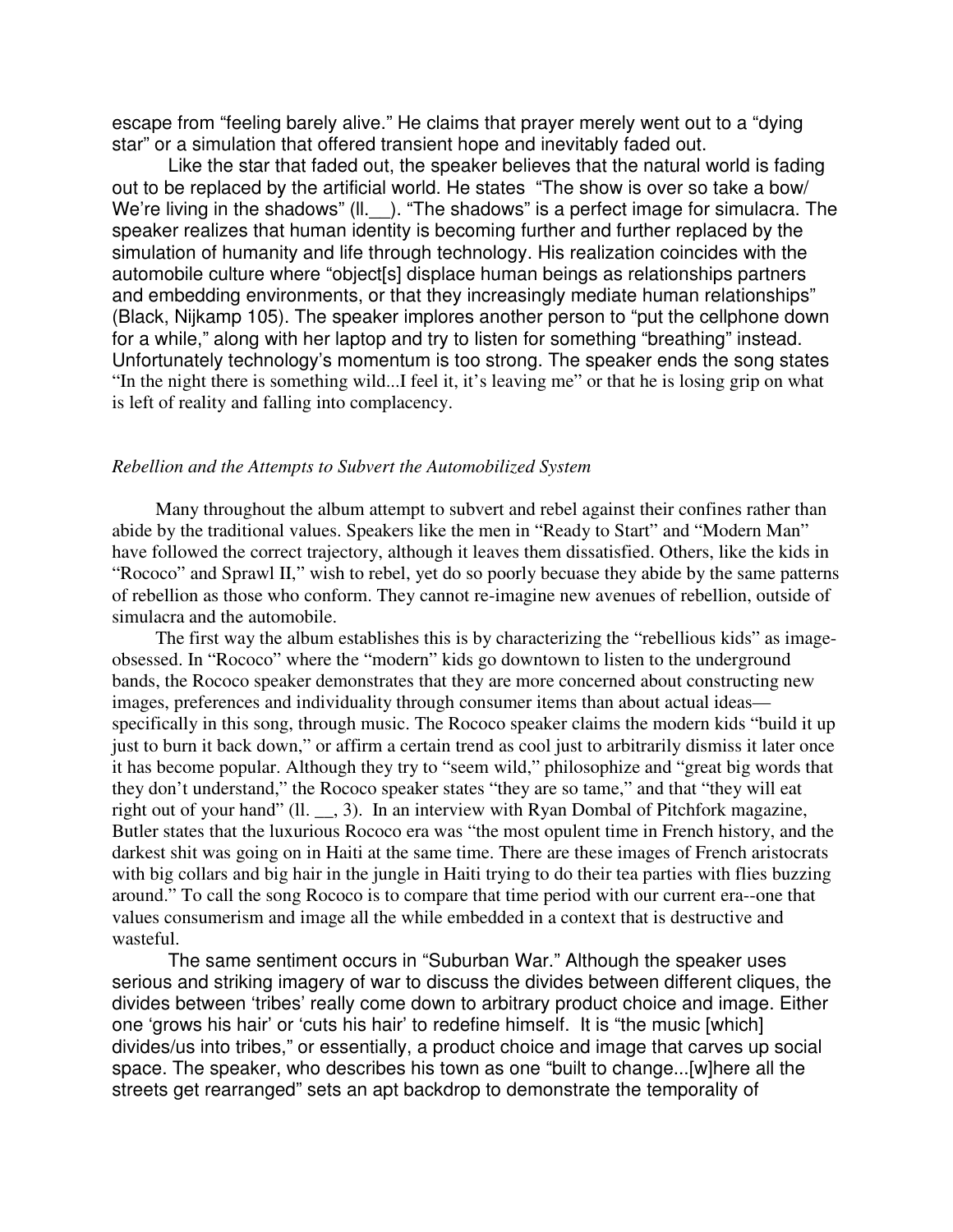relationships/identity/product choice. One makes a choice in order to conform, for instance "you grew your hair so I grew mine."

 These are the same kids mentioned in "Month of May" who "are all standing with their arms folded tight" (l. 14). The crossed arms of the kids indicates that they are inactive, and contrasted against the 'punk-rock'-style music of the song, not trying to accomplish any political subversion. The Month of May speaker implores "I know [your burden is] heavy, I know it ain't light/ But how you gonna lift it with your arms folded tight?" (ll. 22-23). The kids with their arm folded tight, without letting loose, are more concerned by what the others around them think of them and the 'cool' image than with the actual problems and pain they face. Automobile identity and simulacra separates individuals rather than unifies them; it is predicated on the individualist consumer and his freedom of movement. The individual becomes so preoccupied with these that his that ideas of revolution "fade away."

 In the article "Why Does Hollywood Hate the Suburbs?" writer Siegel argues that artists and intellectuals have long depicted as a place of spiritual/mental death. It seems that to those in post-WWII culture, "it went without saying that the suburbs could transform the people who had committed the error of moving to them into the walking - make that driving -- dead."

 Siegel believes that in some ways, the suburb enables those who critique it to feel better about their own hypocrisy. Since cities have begun to be influenced by the suburbs through big-box stores and major corporations, those who are against the suburbs may need to critique it in order to feel that the "increasingly anodyne and homogenous cities are still adventurous and challenging places to live." The rebellious art school kids in "Ready to Start" who tell the speaker that 'businessmen will drink his blood' or essentially, cause him to suffer are just as unable to escape the suburban structure as the Modern Man.

 Lastly, the album points out that often the go-to tool for the person who is trying to rebel is, again, the very tool of the elite. The kids in "The Suburbs I" and in "Suburban War" reference the fact that they know they will "never survive" here in the suburbs and their solution is to "grab your mother's keys, we're leavin" (ll.--). Despite the fact that they feel they will not survive and they want to escape the structure, their 'go-to' resource is the very tool upon which the structure is fabricated. They think they can drive to escape the suburb but as Sielel asserts "the driving subject moves along grooves created, surveyed, and administered by that apparatus, and is also legible to it through the various modes of enumeration--driver's licensing and insurance, for example--conntected to the nation-state and corporate capitalism (9). This is an image of rebellion, a simulacrum of freedom which still affirms the same structures: when they leave, they drive on the roads that merely lead them "around and around and around."

### *Stifling of True Rebellion*

 The album's true rebellion seems to come from those who produce conflict via rejecting the car or auto-mobility. The first instance in which there appears to be real and possible change is "Half Light I." In "Half Light I," the Half Light girl realizes that the pristine suburb is a thin veneer, merely a simulation of community. She claims "we walk through these streets/we know so well/ and the houses hide so much." Essentially, the girl contrasts the over-used, over-worn roads with which they are all familiar with the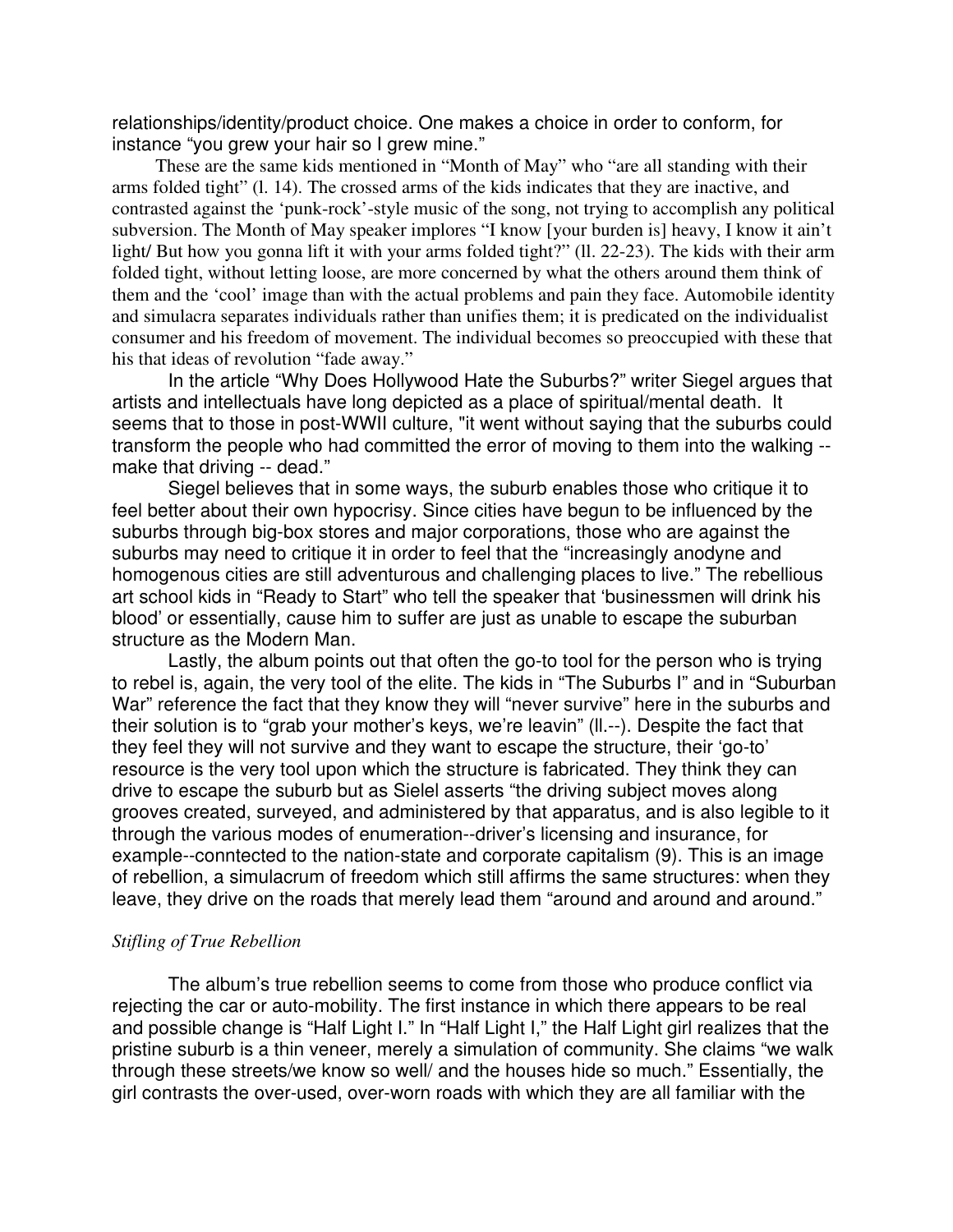intimate space of the house, where "none of us can tell/ they hide the ocean in a shell." She recognizes that the sububan structure is superficial, and people like the Modern Man never engage with other's fully. It is important that this realization occurs as she is walking: when she is outside of the car, her gaze is free to shift from the driveable space to the world around her. What she is able to see in the "Half Light" is enough to motivate her and others to 'retake the streets' and refuse to listen to authority, proclaimnig "we're not listening."

 Another song in which legitimate rebellion occurs is "Sprawl II." Music critic John Doran calls "Sprawl II" the most significant song on the album and that its line "Quit these pretentious things and just punch the clock" is the most important lyric in the album. In "Sprawl II," the speaker rejects traditional values and conventions of society. She opens with "they heard me singing and they told me to stop/quit these pretentious things and just punch the clock," in other words, 'they' encouraged her to pursue conventional, smooth routes of life, or the proper trajectory. Throughout the song, she questions the conventional method in the darkness. She states "these days" along the proper trajectory, "my life I feel it has no purpose/ that late at night the feelings spring to the surface." As Vogel notes, although one grows up in the suburbs and has a sense of comfort, the "'signs' of our imprisonment" become more apparent as we grow older. Our consumption, or skewed values and ahistoricism stretch out with no end. The result of this claustrophobic feeling is complacency. Because of the suburbs ubiquity, one must accept complacently fate and "just punch the clock," or in Eco's terms, become passive to the whims of postmodern society.

 Darkness may traditionally connote fear and evil, but for The Sprawl II female and her close community, darkness is where one feels safe. Vogel states that darkness functions as a place where one is not bombarded by image, simulations, and those who own the discourse in the light. She claims that "on the surface the city lights shine/ They're calling at me, come and find your kind," or the shallow city lights beckon her to participate in the structure and find her 'unique' tribe, or band of consumers. "Darkness" is the narrator's answer to the whirlwind of structures, forces, and information that surround her is "a challenge to a generation fed on seductive bright mirages: 'I need the darkness/ Someone please cut the lights'" (Vogel).

 Light as a symbol functions beyond safety from simulations. For the elite who attempt to confine and control, darkness proves dangeorus; those who cannot be identified by the light cannot be accounted for. The structures of safety, security, and identification are all questioned in the darkness. Horkheimer and Adorno claim, "the necessary inherent in the system not to leave the customer alone, not for a moment to allow him any suspicion that resistance is possible (1232). One cannot locate the target in the dark. Especially when she and the others violate spatial confines. She and others "run" which indicates that they have disregarded their 'mother's keys' like those in "The Suburbs I." When they bike to the nearest park 'to sit under the swings and kiss in the dark' she subverts curfew, the automobile as the only form of transportation, and the assigned function of the park, effectively questioning the 'certain' meanings of public space.

 The kids in "Sprawl II" may have reinvisioned some new form of rebellion by reinvisioning movement and space, but the song shows that this new rebellion will ultimately be overcome by automobile values. The community responds to the act of rebellion twofold: First, they view the kids as hostile to the community and the public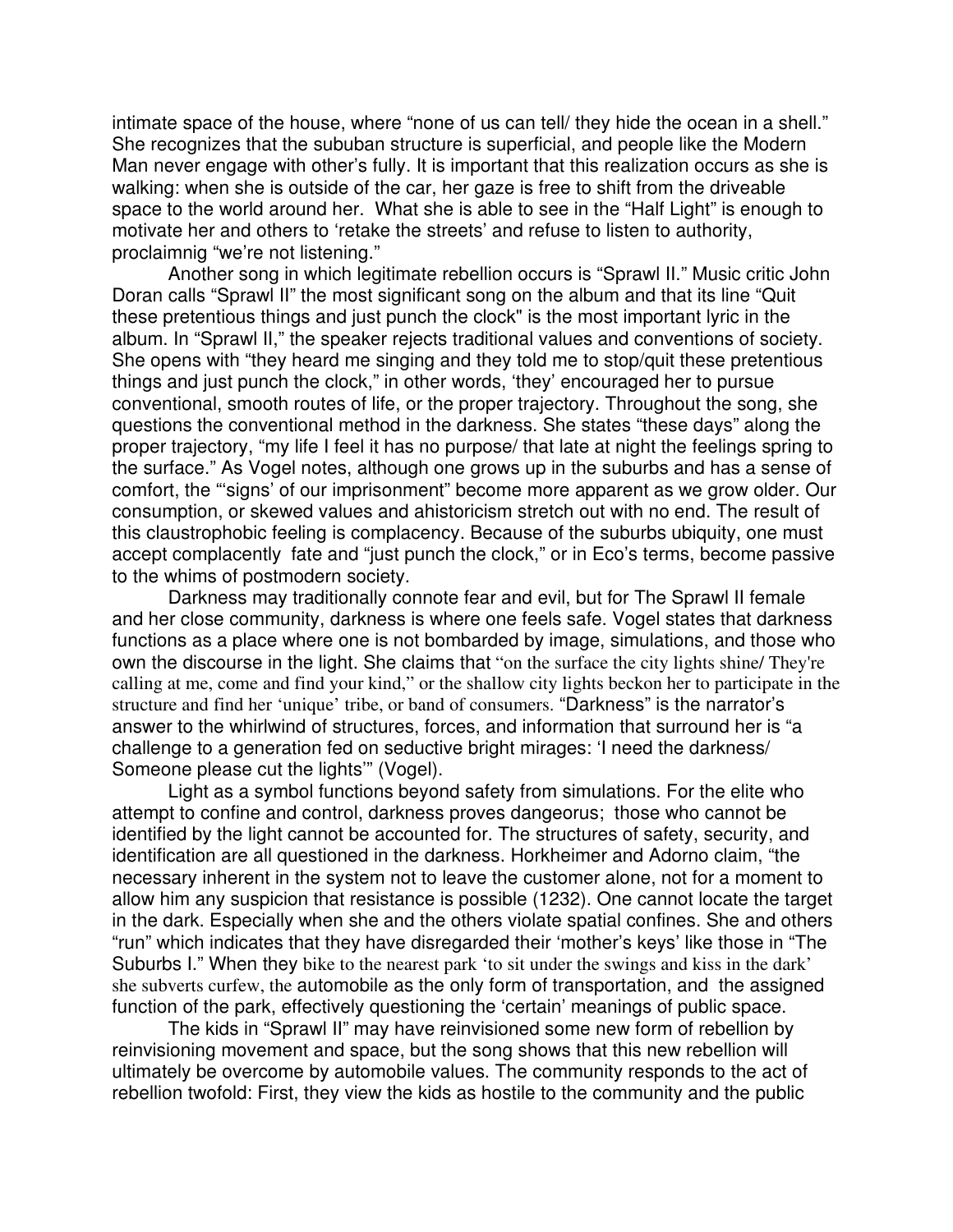good. Once the Sprawl II girl refuses the patterns set out in front of her, the community screams at her,*"We don't need your kind,"* or that she should leave the public space because she threatens their stable society.

 The second prong of the response is that they invoke authories. The song ends with the sound of police sirens, implemented to uphold the 'public good' and reinforce the proper trajectories of space and self-expression.

 Eco claims that for a simulacrum to function properly, consumers must agree to behave and have their actions dictated/regulated to them. When they comply they can "have not only 'the real thing' but the abundance of the reconstructed truth" (48). People are willing to accept these conditions because they believe that the reconstructed truth corresponds much more to our daydream demands: we prefer the filtered and faked action-packed yet tamed nature to the real, uneventful nature. Applied to the suburbs, many of the consequences are accepted rather willingly, because the structure and illusion is preferred to the possible realities.

 The album seems to indicate, there is no escape from the sprawl. The song "Sprawl II" asks whether we can never get away from the sprawl. The answer appears to come in the song that follows: "The Suburbs Continued." The very name of the song with "continued" indiciates that regardless of the angst and the yearning for something else one feels throughout their lives in the suburb from adolescnece to adulthood, the Suburban man ends complacent and resolved, wishing that

If I could have it back All of the time that we wasted I would waste it again You know I'd love to waste it again Waste it again and again and again

The song is nostalgic and sentimental, one that manifests Horkheimer and Adorno's claim that "Both escape and elopement are predesigned to lead back to the starting point. Pleasure promotes the resignation which it ought to forget" (Norton 1232). Simulacra and pleasure ultimately win out in the end for the suburbanit as no other viable alternatives exist.

#### *The End of the Suburbs?*

 The album might claim that the sprawl is inescapable, but perhaps the sprawl is soon to meet its inevitable end. As Black and Njikamp note, automobilisation, imposes dangers, threats, and risks on its own fabric--the very problem with automobility is that it digs its own grave. The album debutes in 2010, a period in which macropolitical events compromise the insulated structure of the surub. "The End of Suburbia: Oil Depletion and the Collapse of The American Dream" documenary claims that the cheap oil and energy the suburbs depend on is supposed to reach its highest production between 2007 and 2011. The supply of oil required to very literally fuel the automobile lifestyle wanes while global climate change linked to the methane gas produced by the car becomes a more real and significant issue for scientists.

 Likewise, the housing foreclosure crisis combined with the rising costs of living in the suburbs results in many suburban homes being abandoned. A Metropolitan Institute